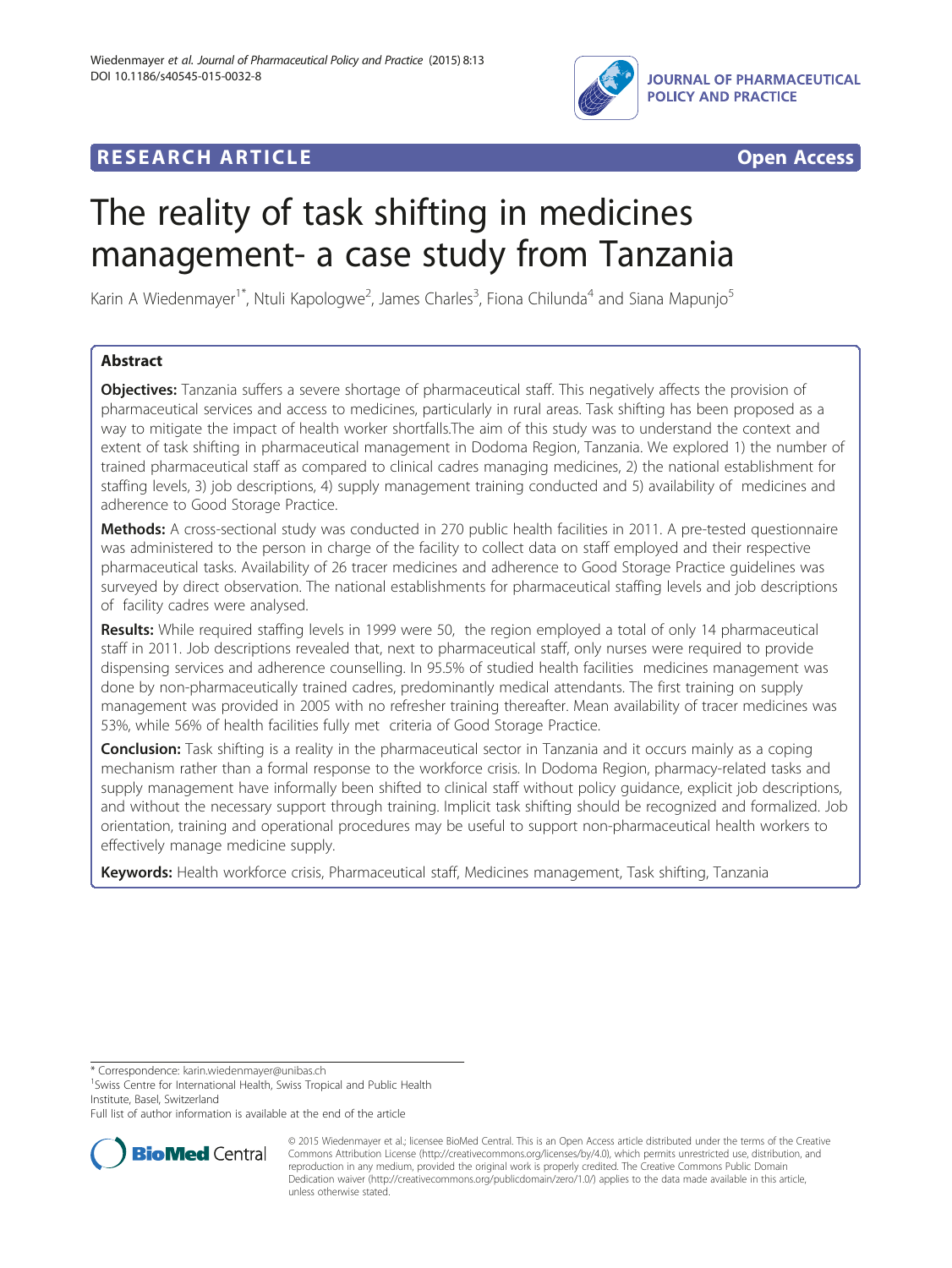#### Introduction

The serious shortage of trained health workers globally has been identified as one of the most critical constraints to achieving health and development goals [\[1\]](#page-7-0). The workforce crisis is aggravated by an uneven distribution of the workers within countries and a generally inadequate level of staffing in rural and remote areas. Health workers are often poorly trained and under-paid, insufficiently supported and equipped, and consequently unmotivated. In addition to the low numbers of health workers providing health care, the quality of services is affected in situations of staff shortage which discourages patients' confidence in the health system. This combination of poor quality of care and limited coverage of health care services inevitably translates into poor health indicators and outcomes [\[2](#page-7-0)-[4](#page-7-0)].

Much like most low-income countries, Tanzania is suffering a critical crisis in human resource for health [\[5](#page-7-0)]. The country also faces a severe shortage of pharmaceutical staff, specifically. This has implications for inequalities in access to medicines and medicines expertise in general.

The number of pharmacists per 10,000 population worldwide varies considerably between countries and generally correlates with economic development indicators at country level, ranging from 0.02 in Somalia to 25.07 in Malta. The mean number for all countries is 6.02, while the African region has the most intense pharmacy workforce crisis, with an average of only 0.55 pharmacists per 10,000 population [[6\]](#page-7-0). In 2009, the pharmaceutical human resources report of Tanzania [\[7](#page-7-0)] identified a total of 640 pharmacists, 479 pharmacy technicians, and 376 pharmacy assistants with a mean density of pharmacists of only 0.18 per 10,000 population nationally. In addition to a critical shortage of all categories of pharmaceutical workforce, these findings point to a skills mix imbalance with a large number of highly qualified staff (pharmacists) relative to the low number of staff with basic training (pharmaceutical technicians and pharmacy assistants).

Pharmacists in Tanzania tend to mainly work in urban areas and at higher levels of the health system. Vacancies at lower levels and in more rural regions are most often filled by other cadres without pharmaceutical competencies. This imbalance poses a major challenge to the provision of pharmaceutical services, particularly in rural areas where the majority of the population lives [\[6](#page-7-0)].

The impact of the pharmacy staff interventions on health services and outcomes has been described in some studies providing evidence of improved medication use, patient outcomes [[8\]](#page-7-0), improved adherence [\[9](#page-7-0)] and cost savings [\[10](#page-7-0)]. To ensure that medicines are made available to the population, functioning pharmaceutical regulatory and supply systems are required, with adequate numbers of qualified pharmaceutical personnel [\[11\]](#page-7-0). Expected roles of pharmaceutical staff at service delivery level include ensuring uninterrupted supply of quality medicines, adequate management and responsible use of these medicines. In a context of staff shortage, the question arises whether the supply of medicines can only be managed effectively by pharmaceutical staff. Or could any duly trained cadre perform the same activities with similar results? The concept of task shifting needs to be explored.

There is a large body of literature on access to medicines and various interventions to improve access, yet there has been little improvement in recent years in the availability of essential medicines in developing countries [[12,13\]](#page-7-0). International efforts to improve access to essential medicines focus mainly on supply chain strengthening, price reductions and efforts to increase Research and Development (R&D) [\[13](#page-7-0)]. Effective supply management contributes to well-stocked pharmacies, encourages the community to seek and use health services and promotes enrolment in health insurance schemes [\[14-16\]](#page-7-0).

A recent study explored access to medicines from a health system perspective, analysing existing access frameworks [\[17\]](#page-7-0). While human resources are one of the building blocks of health systems, they are only mentioned by the World Health Organization (WHO) with reference to prescribing and dispensing of medicines as a core activity of health workers.

Task shifting has been proposed as one of the ways to mitigate the impact of health worker shortfalls [[18\]](#page-7-0); and as an opportunity for countries to build equitable and sustainable health systems [[18](#page-7-0)]. Task shifting is defined by WHO as "the rational redistribution of tasks among health workforce teams", with specific tasks moved from highly qualified health workers to health workers with shorter training and fewer qualifications in order to make efficient use of the available human resources [\[19](#page-7-0)]. It is not a new concept and is common in many highincome countries in which lower-level cadres with appropriate training and supervision perform tasks delegated or shifted to them from higher-level cadres. There is a growing body of literature supporting the use of task shifting in middle-income and low-income countries, mainly addressing specific health conditions such as HIV, TB or mental health [[20,21\]](#page-7-0). Various scenarios of task shifting have been described, such as delegating tasks to professionals with less training, for instance from a nurse to a community health worker, creating a new cadre or delegating tasks to non-professionals [\[22\]](#page-7-0). An example at lower levels of the health system is the dispensing of medicines by nurses due to lack of pharmacists [[23](#page-7-0)]. However, there are challenges with task shifting and results have not always been favourable. In a study on task shifting in HIV/AIDS, quality and safety concerns, professional and institutional resistance, and the need to sustain motivation and performance were noted [[24\]](#page-7-0).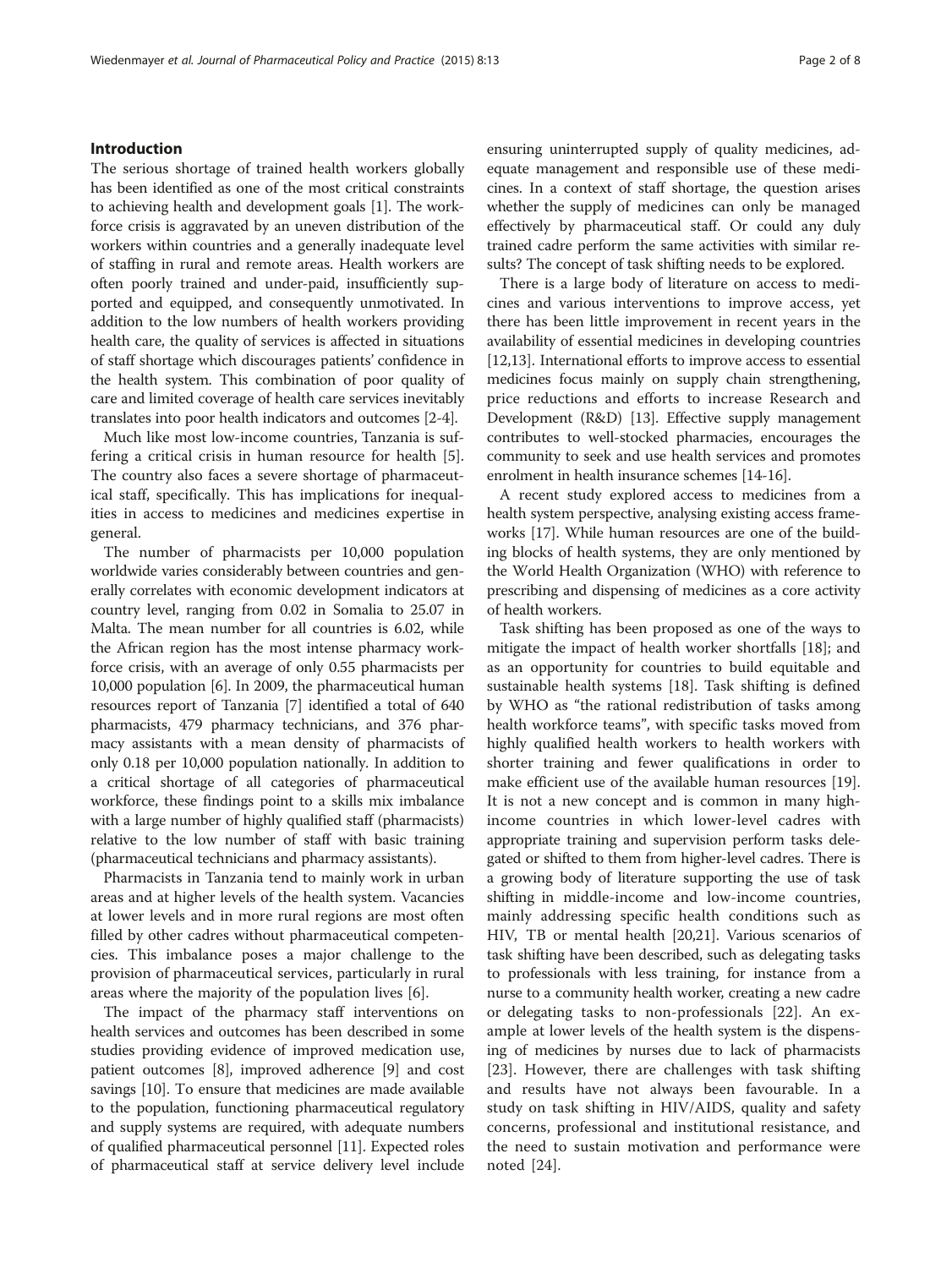The current study was conducted on behalf of the Health Promotion and System Strengthening Project (HPSS) which aims to improve the health of the population in Dodoma Region, Tanzania. The purpose of this study was to understand the context and extent of task shifting in pharmaceutical management in Dodoma Region. Specifically, we explored the number of trained pharmaceutical staff as compared to clinical cadres managing medicines supply in public health facilities of Dodoma Region, job descriptions, pharmacy staffing levels in comparison with the Ministry of Health guidelines for health facilities and training conducted in supply management. Finally, we assessed availability of tracer medicines and adherence to Good Storage Practice (GSP) guidelines – two key indicators of a medicines supply chain.

#### Methods

The health facility study was done in the six districts of Dodoma Region, Tanzania. The public health system comprises a pyramidal network of dispensaries, health centres and hospitals. The dispensary is the most peripheral level of service delivery, catering for between 6,000 to 10,000 people. Health centres serve about 50,000 people providing in-patient services for patients referred from lower levels. District hospitals provide services to an average of 250,000 people. The regional hospital provides additional services not available at district hospitals and has specialists in various medical fields [\[25](#page-7-0)].

A cross-sectional study was conducted in 270 public health facilities of Dodoma Region, Tanzania in 2011 to explore staffing level of health facilities and their cadres responsible for medicines management. A questionnaire was used to document information and observations on the number and cadre of health workers, their role in medicines management, availability of tracer medicines and standard indicators of GSP. Main interviewees were facility in-charges. Pharmaceutical staff in Tanzania is categorised based on degree and training into pharmacist with a bachelor of pharmacy degree (BPharm) after 4 years of training, pharmacy technician with a diploma in pharmaceutical sciences after 3 years of training and pharmacy assistant with a certificate in pharmaceutical sciences after 2 years of training. A list of 26 tracer medicines was developed based on the National Essential Medicines List (NEML) and focusing on prevalent priority diseases in Dodoma Region. Availability of a medicine was defined as being in stock on the day of the study. The questionnaire was pre-tested, amended and questions were coded to allow data processing and analysis. GSP was defined in a checklist and standardized with 15 parameters including storage space, equipment and order, storage conditions regarding temperature, humidity, pest control and security, availability of cold storage, and handling of medicines. GSPwas considered satisfactory when all 15 criteria were met. Assessment was done by observation of storage conditions. Four experienced Tanzanian pharmacists were trained for the data collection.

The national establishment for staffing levels and allocation of pharmaceutical staff in the public sector of 1999 [[26\]](#page-7-0) valid at the time of the study was analysed by the investigators by using the recommended figures per level of health facility and calculating expected levels in fully staffed health facilities of Dodoma Region. A revised and updated staff establishment was published in early 2014 with significantly increased requirements for the number of pharmaceutical staff per level of care [\[27](#page-7-0)]. These new requirements are more in line with the observed need of sufficient and qualified health workers for appropriate quality of care. For this reason, the revised national establishment of 2014 was also analysed by the investigators.

National job descriptions [\[28](#page-7-0)] of all concerned cadres were analysed by investigators using the criteria and standards for good pharmacy practice (GPP) established by the International Pharmaceutical Federation (FIP), organised around major roles for pharmacy staff. These were grouped into medicines supply management (prepare, obtain, store, secure, distribute, administer, dispense and dispose of medical products) and medication therapy management (provide effective medication therapy management) [[29](#page-7-0)].

All 270 health facilities of Dodoma Region (sampling frame) were included and surveyed. Data was collected using conventional paper forms. A statistician managed data processing including data entry, cleaning, and analysis. Data were analysed using SPSS (version 12). Ethical clearance was granted by the University of Dodoma. A letter of introduction from each Council Health Management Team, signed by the District Medical Officer and the District Executive Director, was presented to each facility and verbal consent was sought before proceeding with interviews.

#### Results

In 2011, Dodoma Region comprised 6 districts and a total of 270 health facilities: 1 regional hospital, 6 district hospitals, 27 health centres and 236 dispensaries. Of 270 health facilities, 247 (91.5%) were open and staffed at the time of the survey. 19 health facilities were closed, while no staff was present in 4 facilities.

#### Staff managing medicines

Of the 247 facilities surveyed (Table [1\)](#page-3-0), only 5 health facilities, notably hospitals, employed a trained pharmacist, 7 health facilities had a pharmacy technician and 2 health facilities had a pharmacy assistant. In 236 of 247 open and staffed facilities (95.5%), medicines management was done by non-pharmaceutically trained cadres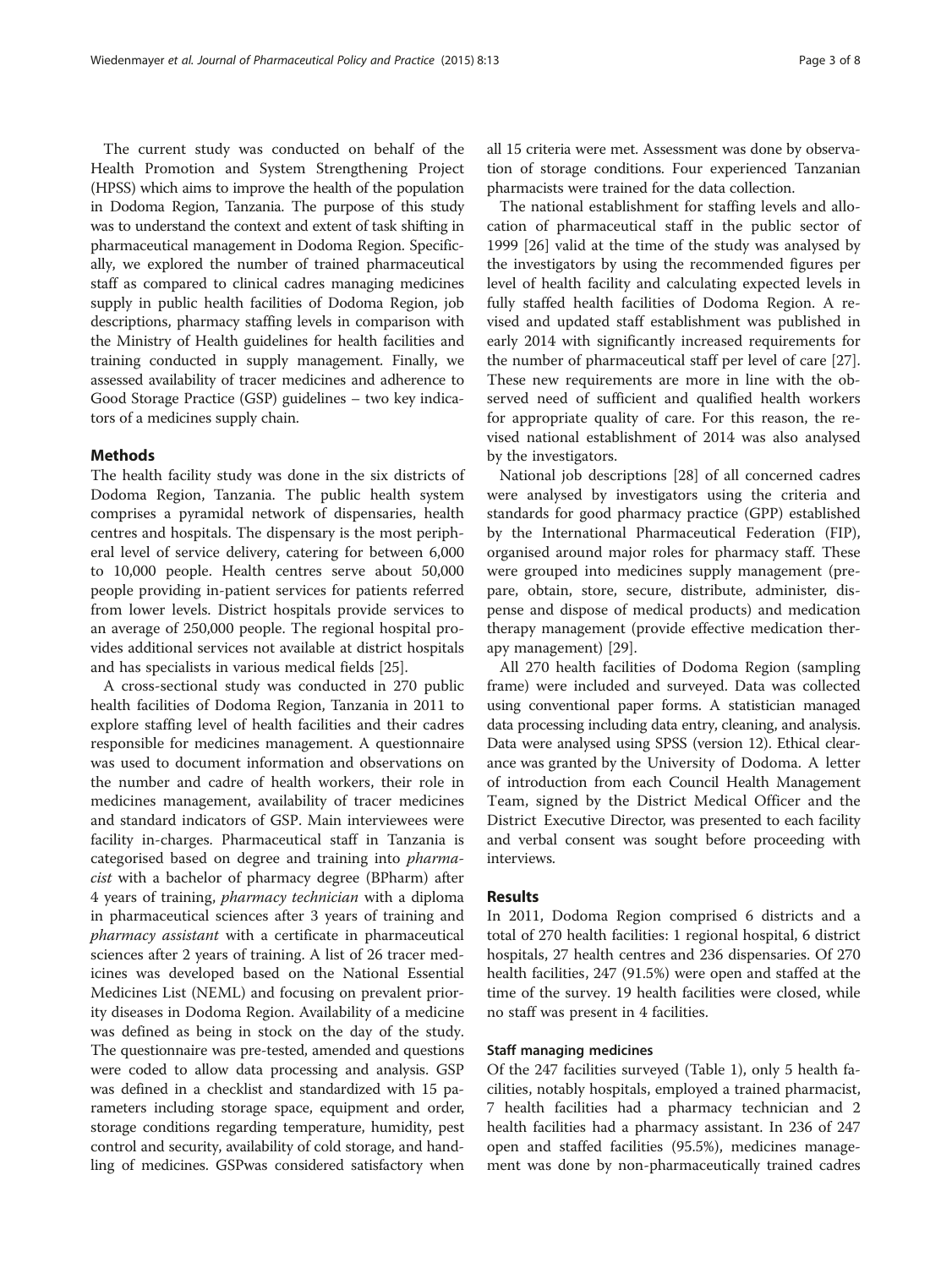\* 3 pharmaceutical staff worked at the regional hospital leading to 3 more non-pharmaceutical staff managing medicines in dispensaries.

comprising nurses, medical attendants or clinical officers. The relative percentage of non-pharmaceutically trained staff managing medicines is summarized in Table 1 below.

Pharmaceutical staff was stratified according to type and level of health facility. District and regional hospitals employed most of the recommended pharmaceutical personnel; health centres employed few, while dispensaries employed none. None of the 213 dispensaries and only four of the 27 health centres employed a pharmaceutically trained staff. The distribution of pharmaceutical staff by level of care is shown in Table 2 below.

Job descriptions by the Ministry of Health and Social Welfare (MoHSW) were analysed with regard to activities related to medicines supply management for various nonpharmaceutical cadres [[28](#page-7-0)]. None of the clinical cadres present in the surveyed health facilities in Dodoma Region had any activity listed concerning duties in supply or medication management (Table 3). Only nurses are required to provide dispensing and adherence counselling.

#### Required numbers of pharmaceutical staff

According to the 1999 requirements, the required number of pharmaceutical staff for all 270 health facilities, based on the number of facilities and their level of care, would theoretically amount to a total of 50 workers. In reality, the region employed only a total of 14 pharmaceutical staff at the time of the study.

The national establishment for recommended pharmaceutical staffing levels at public health facilities of 1999

Table 2 Number of pharmaceutical staff by type of functional facility\*

| Type of facility           | Number of<br>health facility | Number of<br>pharmaceutical staff |
|----------------------------|------------------------------|-----------------------------------|
| Dispensary                 | 213                          | $\left( \right)$                  |
| Health centre              | 27                           | 4                                 |
| District/regional hospital |                              | 10                                |
| All                        | 247                          | 14                                |

\*open and staffed.

Table 3 Pharmacy-related duties per cadre in national job descriptions (MoHSW)

| Cadre                        | Supply management<br>duties | <b>Medication therapy</b><br>management duties |
|------------------------------|-----------------------------|------------------------------------------------|
| Medical Doctor               | N/A                         | N/A                                            |
| Assistant Medical<br>Officer | N/A                         | N/A                                            |
| Clinical Officer             | N/A                         | N/A                                            |
| Medical attendant            | N/A                         | N/A                                            |
| Nurse                        | Dispensing                  | Adherence<br>counselling                       |

[[26\]](#page-7-0) valid at the time of the study was recently revised with minimum and maximum numbers of required health workers per level of care [\[27\]](#page-7-0). Based on the new establishment of staffing levels in 2014, the requirement would be 303-398 pharmaceutical health workers for the whole region [\[28](#page-7-0)]. Table [4](#page-4-0) summarizes national facility staffing requirements in 1999 and 2014.

#### Training on supply management

In Dodoma Region, the first and only training on supply management with the national Integrated Logistic System (ILS) was provided in 2005, with no refresher training until 2012, after conclusion of the survey. Both trainings were provided to the in-charge of a health facility. However, the actual work is often done by medical attendants and nurses. There is no formal induction or orientation for new staff at district level.

#### Availability of medicines

Mean availability of 26 tracer medicines in all health facilities of Dodoma Region was 53% with significant variability between types of health facility. Corresponding mean stock-out rates in all facilities were in the order of 47%. Hospitals had higher availability of tracer medicines. Disaggregated by type of facility, this difference may have been driven by the presence of pharmacists in hospitals (Table [5\)](#page-4-0).

#### Good storage practice

GSP is defined and standardized by a number of parameters. 56% of all health facilities had all conditions fulfilled for GSP with little difference observed between hospitals, health centres and dispensaries, despite more pharmaceutical staff being available in hospitals. In other words, storage practice is equally well or poorly done by non-pharmaceutically trained staff and by qualified pharmaceutical staff (Table [5](#page-4-0)).

### **Discussion**

#### Pharmaceutical workforce shortage

In 95.5% of the public health facilities of Dodoma Region assessed by the study, medicines management is handled by medical attendants, clinical officers or nurses whose

<span id="page-3-0"></span>Wiedenmayer et al. Journal of Pharmaceutical Policy and Practice (2015) 8:13 Page 4 of 8

Table 1 Staff managing medicines at health facility ( $N =$ 

| $247$ <sup>*</sup>                |               |           |
|-----------------------------------|---------------|-----------|
| Cadre                             | <b>Number</b> | Percent % |
| Pharmacist                        | 5             | 2.0       |
| Pharmacy technician               | 7             | 2.8       |
| Pharmacy assistant                | $\mathcal{P}$ | 0.8       |
| <b>Total pharmaceutical staff</b> | 14            | 5.6       |
| Clinical officer                  | 72            | 29.1      |
| Medical attendant                 | 108           | 43.7      |
| Nurse                             | 56            | 22.7      |
| Total non-pharmaceutical staff    | 236           | 95.5      |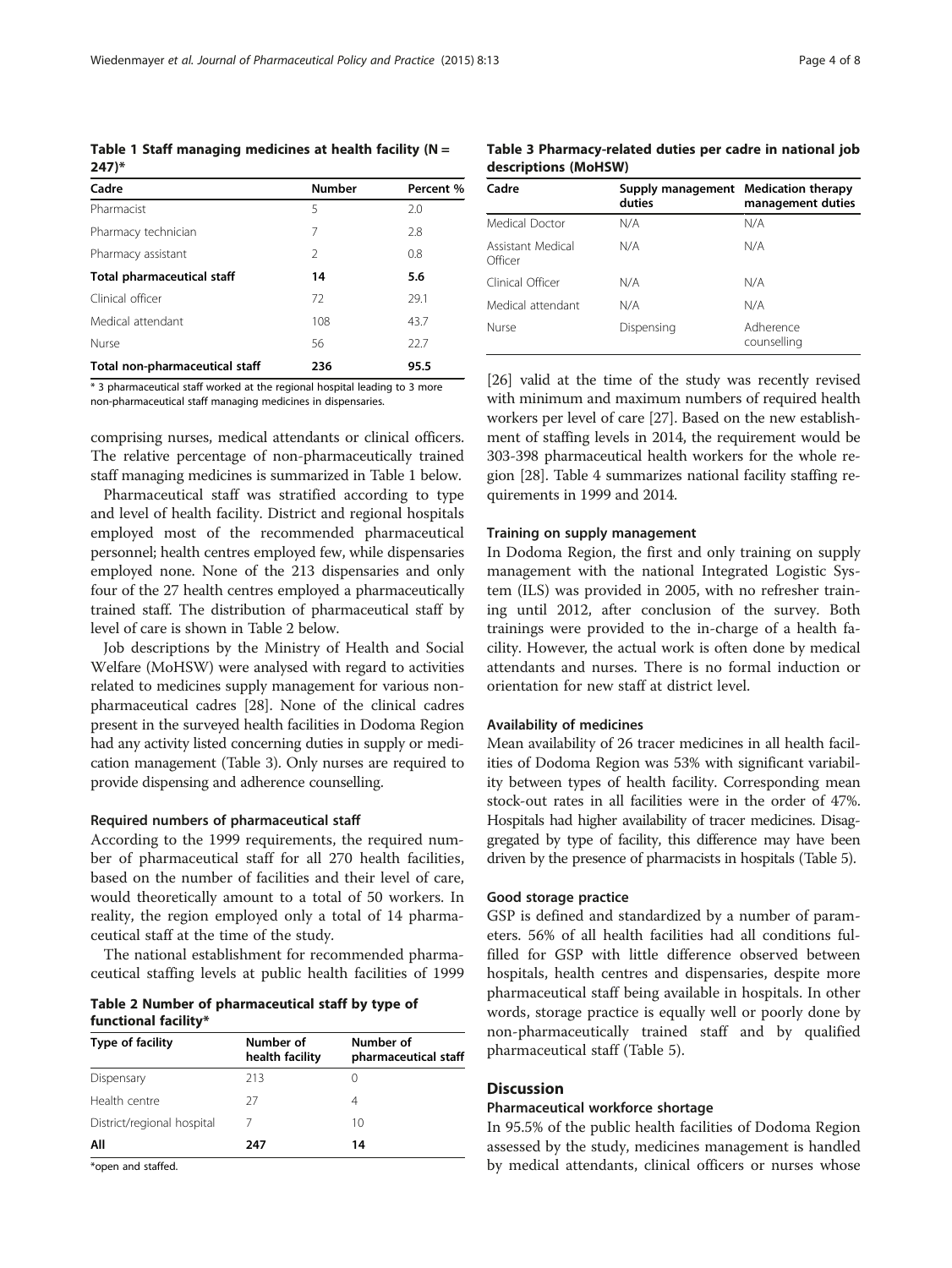| Level of duty resp. health<br>facility (No) | <b>MoHSW</b><br>establishment |                | <b>Pharmacist Pharmaceutical</b><br>technician | Pharmacy<br>assistant | Total per facility<br>1999 | <b>Total per facility</b><br>2014* |
|---------------------------------------------|-------------------------------|----------------|------------------------------------------------|-----------------------|----------------------------|------------------------------------|
| Region (1)                                  | 1999                          |                | $\Omega$                                       | $\Omega$              |                            |                                    |
|                                             | 2014                          |                | 0                                              | 0                     |                            |                                    |
| District (6)                                | 1999                          |                |                                                | $\Omega$              | 2                          |                                    |
|                                             | 2014                          |                | 0                                              | 0                     |                            |                                    |
| Regional hospital (1)                       | 1999                          | $\overline{2}$ | 0                                              | 2                     | $\overline{4}$             |                                    |
|                                             | 2014                          | $1 - 4$        | $3 - 5$                                        | $5 - 14$              |                            | $9 - 23$                           |
| District hospital (6)                       | 1999                          | $\Omega$       |                                                |                       | 2                          |                                    |
|                                             | 2014                          | $1 - 2$        | $2 - 3$                                        | $1-8$                 |                            | $4 - 13$                           |
| Health Centre (27)                          | 1999                          | 0              | 0                                              |                       |                            |                                    |
|                                             | 2014                          | 0              |                                                | $0 - 1$               |                            | $1 - 2$                            |
| Dispensary (236)                            | 1999                          | $\Omega$       | 0                                              | $\mathbf{0}$          | $\mathbf{0}$               |                                    |
|                                             | 2014                          | 0              | 0                                              |                       |                            |                                    |

<span id="page-4-0"></span>Table 4 Establishment for facility allocation of pharmaceutical staff (MoHSW)

\*Numbers in minimum and maximum.

main task is clinical care of patients. These findings confirm the critical need for trained pharmaceutical staff. The pharmaceutical human resources report of Tanzania [[7\]](#page-7-0) revealed a total number of pharmaceutical personnel (1495) which is insufficient to staff the 5241 health facilities and pharmaceutical outlets in the country. The report showed that pharmaceutical services are provided by unqualified (non-pharmaceutical) personnel in over 70% of the facilities. Not surprisingly, vacancy rates are high in the Tanzanian public sector with 55% vacancy rate for pharmacists, 56% for pharmaceutical technicians and 77% for pharmacy assistants [\[30\]](#page-7-0). The national establishment for pharmaceutical staff allocation from 1999 was outdated at the time of the study and may have been based on available pharmacy staff in Tanzania at the time. Clearly, it did not reflect the realities and needs in the field in 2011. A revised and updated staff establishment was published in early 2014 describing significantly increased requirements for the number of pharmaceutical staff per level of care [\[27\]](#page-7-0). Based on this new guideline, the requirement in 2014 would be a minimum of 303 and a maximum of 398 pharmaceutical personnel for the whole region. This is in stark contrast to the actual numbers of a total of 14 pharmaceutical staff at the time of the study. The new requirements indicate the understood need of sufficient and qualified health workers

for appropriate quality of care. Raising the targets is a first step towards initiating measures to increase the health workforce, given the dire reality of the workforce shortage in Tanzania. In early 2014, an internal survey by the Dodoma regional pharmacist recorded a total number of pharmaceutical staff of 35 in the region, documenting a modest increase in pharmaceutical staffing levels [\[31\]](#page-7-0) Figure [1](#page-5-0).

Discussions and interventions relating to the relative proportions of various pharmacy cadres (pharmacist, pharmaceutical technician and pharmacy assistant) are urgently needed. The pharmacy staffing pyramid in Tanzania is inversed with a high number of qualified pharmacists relative to the low number of staff with basic training such as technicians and assistants [\[32\]](#page-7-0). This negatively affects pharmaceutical service provision at lower level health facilities such as dispensaries, the large majority of all facilities, where pharmacy assistants are most likely to be posted. Pharmacists on the other hand would be ill-placed in a rural dispensary considering their long and costly education, as well as the waste of knowledge and skills which would not be fully utilized at this level of the health system. Rather, a lower cadre trained in a modular educational structure would be required and would have better chances of retention in rural areas. For example, a one year training for dispensers who could be upgraded to

Table 5 Availability of tracer medicines and adherence to Good Storage Practice guidelines by type of facility

| Type of facility           |     | Mean availability in % | All GSP criteria met in % | Number of pharmaceutical staff |
|----------------------------|-----|------------------------|---------------------------|--------------------------------|
| Dispensary                 | 213 |                        | 50                        |                                |
| Health centre              |     | 56                     | 63                        | 4                              |
| District/regional hospital |     |                        | 56                        | 10                             |
| All                        | 247 | 53                     | 56                        | 14                             |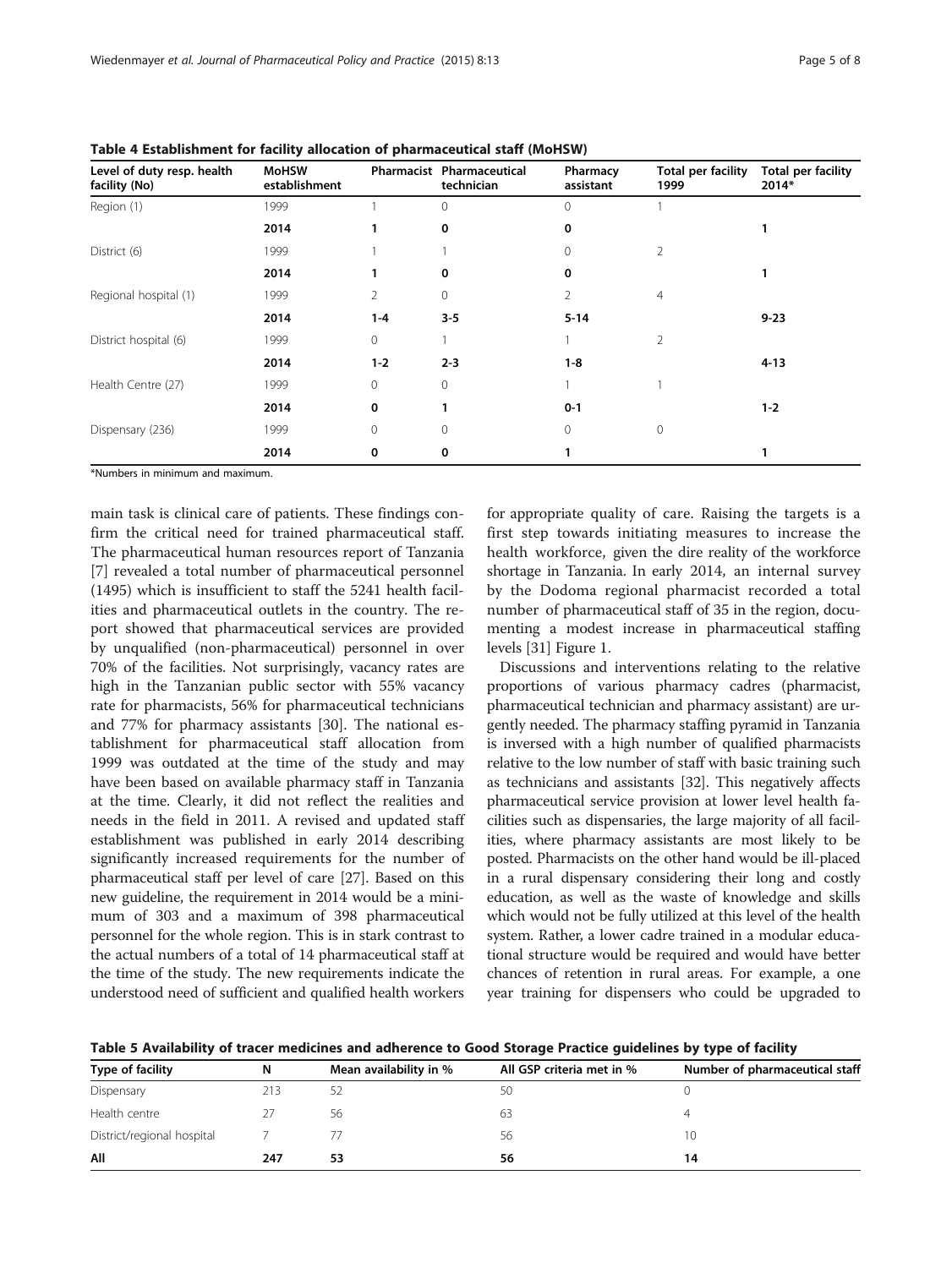

<span id="page-5-0"></span>

pharmacy assistant might mitigate the dire need for pharmaceutically trained health workers in primary health care facilities.

The analysis of job descriptions revealed that, on paper, the non-pharmaceutical cadres staffing health facilities in Tanzania such as clinical officers, medical attendants and nurses are not required to perform activities in medicine supply chain management. The only required involvement specified in medicine supply concerns dispensing and adherence counselling by nurses. In reality however, the person in charge of a health facility, theoretically a clinical officer, is usually given the responsibility to manage medicines supply. In dispensaries with general staff shortage, the person in charge - and therefore managing supply activities - may be a nurse or medical attendant. In facilities with sufficient clinical staff but no pharmaceutical personnel, the nurse will be responsible for stock management while forecasting and ordering will be done together with the in-charge of the facility.

#### Training on medicine supply management

As medicine supply management is not formally part of clinical staff duties, knowledge and skills have to be acquired on the job. The only comprehensive training on supply management organized by the MoHSW in 2005 [[33](#page-7-0)] was provided to the person in charge of a health facility while the actual work is usually done by the facility medical attendant or nurse. Transfer of knowledge to other staff is informal and usually dependent on the motivation of the in-charge of a facility. Newly recruited staff are not formally oriented and trained in supply management. After the one-time training in the national supply management system, neither refresher training nor pharmaceutical supervisory support was provided to health workers. A study exploring pharmacy-related supervision in Dodoma Region found that supportive

supervision of health facilities is done without a practical and reproducible tool and indicators. Feedback and actions were rarely taken [\[16\]](#page-7-0).

#### Availability of medicines

Mean availability of 26 tracer medicines in all health facilities of Dodoma Region was 53%. The causes of stockouts are numerous and systemic. Weaknesses of the public sector supply chain in Tanzania have been described elsewhere and relate among others to issues of funding, inefficiencies of forecasting, quantification and procurement, ordering at the level of health facilities, leakage, staff shortage and inappropriate use of medicines [\[32](#page-7-0)]. Stock-out rates were higher in health facilities without pharmaceutical staff than in hospitals with pharmaceutical staff. While professional competency offers a probable explanation, another interpretation could be linked to structural advantages of hospitals in terms of procedures, communication and proximity in the supply chain.

#### Good storage practice

Adherence to Good storage practice guidelines was generally weak with no apparent correlation between type and staffing of a health facility. Storage practice seems to be an activity that can be managed by health workers independent of cadre and education.

#### The reality of task shifting

The task of managing medicines supplies has been shifted to non-pharmaceutical staff already overburdened with clinical care and administrative activities. This informal delegation is not officially termed task shifting and happens without formal support. WHO has issued recommendations for implementing task shifting [\[19](#page-7-0)]. For instance, task shifting should aim at improving the overall quality of care and protect both health workers and patients. This should involve both the presence of effective regulatory mechanisms, certification and remuneration of health workers who assume new or delegated tasks. In our study, pharmaceutical task shifting was a reality for 95.5% of the surveyed health facilities albeit not formally supported. Clinical staff handling medicines supply have not been appropriately trained, are poorly supervised and not supported in their duties. Availability of medicines, the main indicator for effective supply management, is lower in health facilities without pharmaceutical staff. While this correlation may be common sense, our study does not yield any conclusion on possible causality. Task shifting is informal and unsupported by policy, regulation and capacity building which points to a gap in the practice-policy translation.

In comparison, another more formal approach of task shifting implemented in the private sector of Tanzania is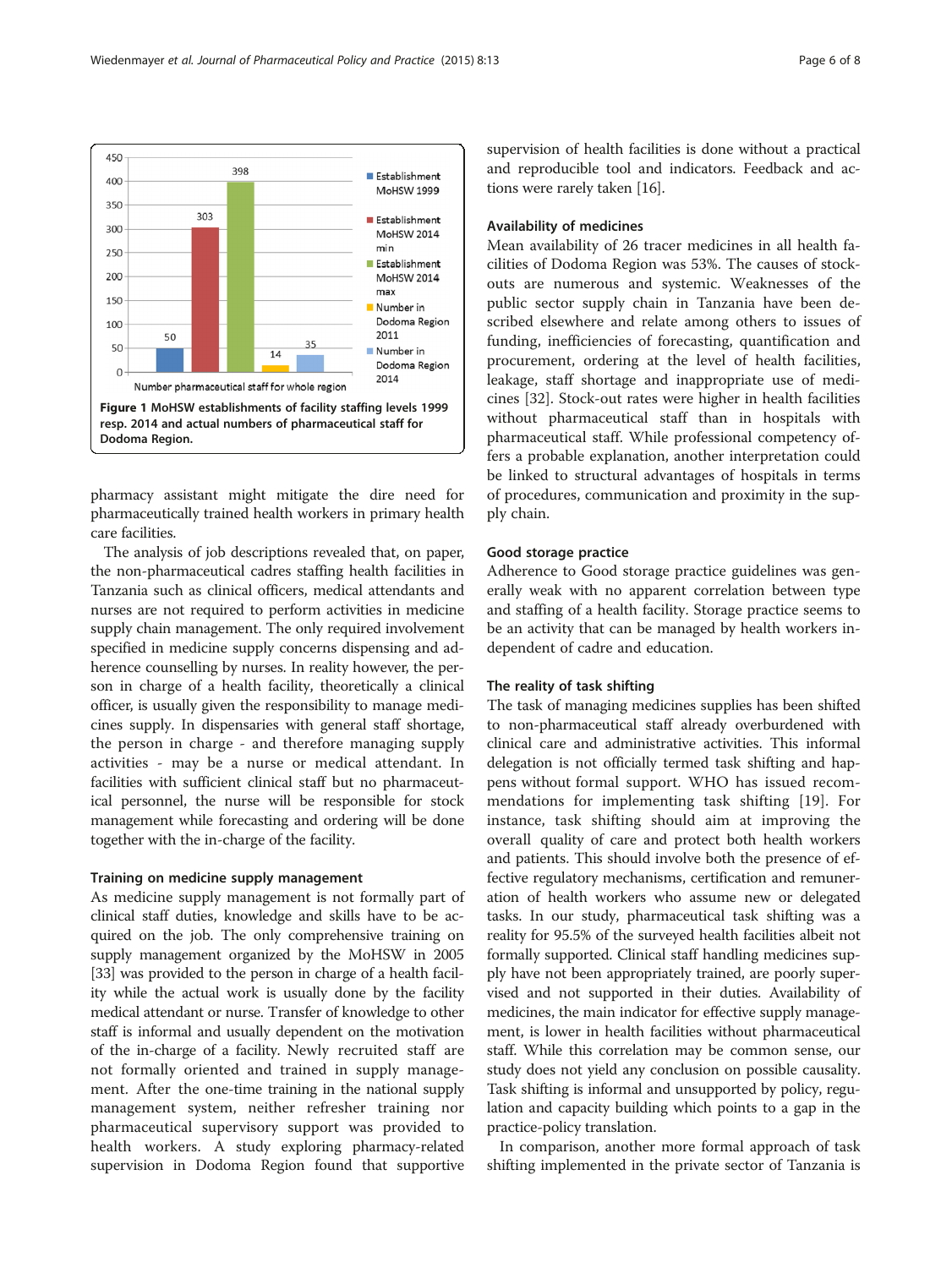the successful model of Accredited Drug Dispensing Outlets (ADDO) [[34\]](#page-7-0). Nurse assistants having received one year of training after primary or secondary basic education receive formal, albeit limited ADDO training to manage drug outlets. These dispensers are accredited and recognized by the Pharmacy Council and the Tanzania Food and Drug Authority, and are supported by supervision and inspection. A study on antimicrobial use found that availability of tracer antimicrobials increased by 26%, the proportion of ADDOs with unauthorized items decreased from 53% to 13% and the percentage of ADDO dispensers following good dispensing practices increased from an average of 67% in the first monitoring visit to an average of 91% during the last visit [[35\]](#page-7-0).

A study in one district in Tanzania assessed potential benefits and challenges related to task shifting [[36](#page-7-0)]. Issues regarding task shifting included the quality of services and the need for standardized procedures, strong supervision and mentoring. An absence of policies and regulations to guide implementation and monitoring of task shifting practice was noted. One potential issue concerned the danger that task shifting could undermine the professional distinction of formally trained professionals. The study concluded that task shifting implementation occurs as an ad hoc mechanism to cope with the existing shortages of health workers in underserved areas.

A study on perceptions and motivation regarding task shifting showed that adequate support with supportive supervision, recognition, equitable allocation of resources, training, compensation and monitoring are vital to ensure quality of care, worker morale and staff retention. Inservice training and technical support were important for the success of task shifting [\[37](#page-7-0)].

Another study found that task shifting may be a motivational factor, especially for lower cadres [[24\]](#page-7-0). Conversely, delegation of tasks perceived as less prestigious could be a disincentive. The main benefit of task shifting in relation to staff shortage was increased coverage and access to health services. Informal task shifting which happens as an ad hoc response to an observed need rather than as an explicit strategy may result in charging cadres with new, vague or overlapping responsibilities, possibly compromising quality and outcome of services such as assuring the availability of medicines. Clinicians charged with managing medicines supply are distracted from their clinical activities and may negatively influence availability of medicines due to insufficient skills, which again can lead to compromised quality of care.

#### Conclusions

Task shifting and role substitution have been hailed as a promising strategy to address health worker shortages. This study has shed some light on the informally grown context in which the management of medicines is done by various cadres, particularly non-pharmaceutically trained clinical staff in Dodoma Region. Pharmacy-related tasks and supply management have been shifted to clinical health workers without formal policy guidance, explicit requirements nor guidelines, and without the necessary support through systematic training and supervision. This study concludes that informally shifting the task of medicines management to non-pharmaceutical staff may have negative implications both for availability of medicines and quality of clinical care.

A more formalized approach to task delegation is needed, including capacity building, regulatory and supervisory mechanisms and possibly remuneration, to avoid compromising access to medicines and quality of services. Implicit and informal task shifting should be recognized as a reality and formalized in order to improve outcomes. Job description, job orientation, operational procedures and simple tools may be useful to support certain tasks.

Task shifting is a reality in the pharmaceutical sector in Tanzania and its implementation occurs mainly as a coping mechanism to the existing workforce crisis rather than as a deliberate policy response to the shortage. Whether formal pharmaceutical task shifting to any duly trained cadre will lead to a better outcome in terms of availability of medicines, remains to be studied.

Further research is suggested to better understand the time spent by health workers on supply-related activities as well as to explore the perceptions and motivation of clinical staff regarding management of supply and pharmacy stores. The gap between health workers' job descriptions and their practice should be addressed. Future research should explore optimal ways of task shifting implementation and provide guidance for evaluation of effectiveness and impact on quality and costs.

#### Abbreviations

ADDO: Accredited Drug Dispensing Outlet; FIP: International Pharmaceutical Federation; GPP: Good Pharmacy Practice; GSP: Good Storage Practice; HPSS: Project, health promotion and system strengthening project; HIV: Human immunodeficiency virus; ILS: Integrated logistics system; MOHSW: Ministry of Health and Social Welfare; NEML: National Essential Medicines List; R&D: Research and development; SDC: Swiss Agency for Development and Cooperation; TB: Tuberculosis; WHO: World Health Organization.

#### Competing interests

The authors declare that they have no competing interests.

#### Acknowledgements

This paper is based on results from the Health Promotion and System Strengthening Project (HPSS) that is funded by the Swiss Agency for Development and Cooperation (SDC).

The opinions expressed herein are those of the authors and do not necessarily reflect the views of SDC.

We would like to thank the data collectors Frank Komakoma, Neema Kalison, Sophia Josephat and Emmanuel Yohana for their strenuous, diligent and careful work in the field. We gratefully acknowledge James Lwelamira who reliably processed and analysed the data. Finally we thank the review panel of the Pharmaceutical Life Cycle Conference in Amsterdam 2013 who